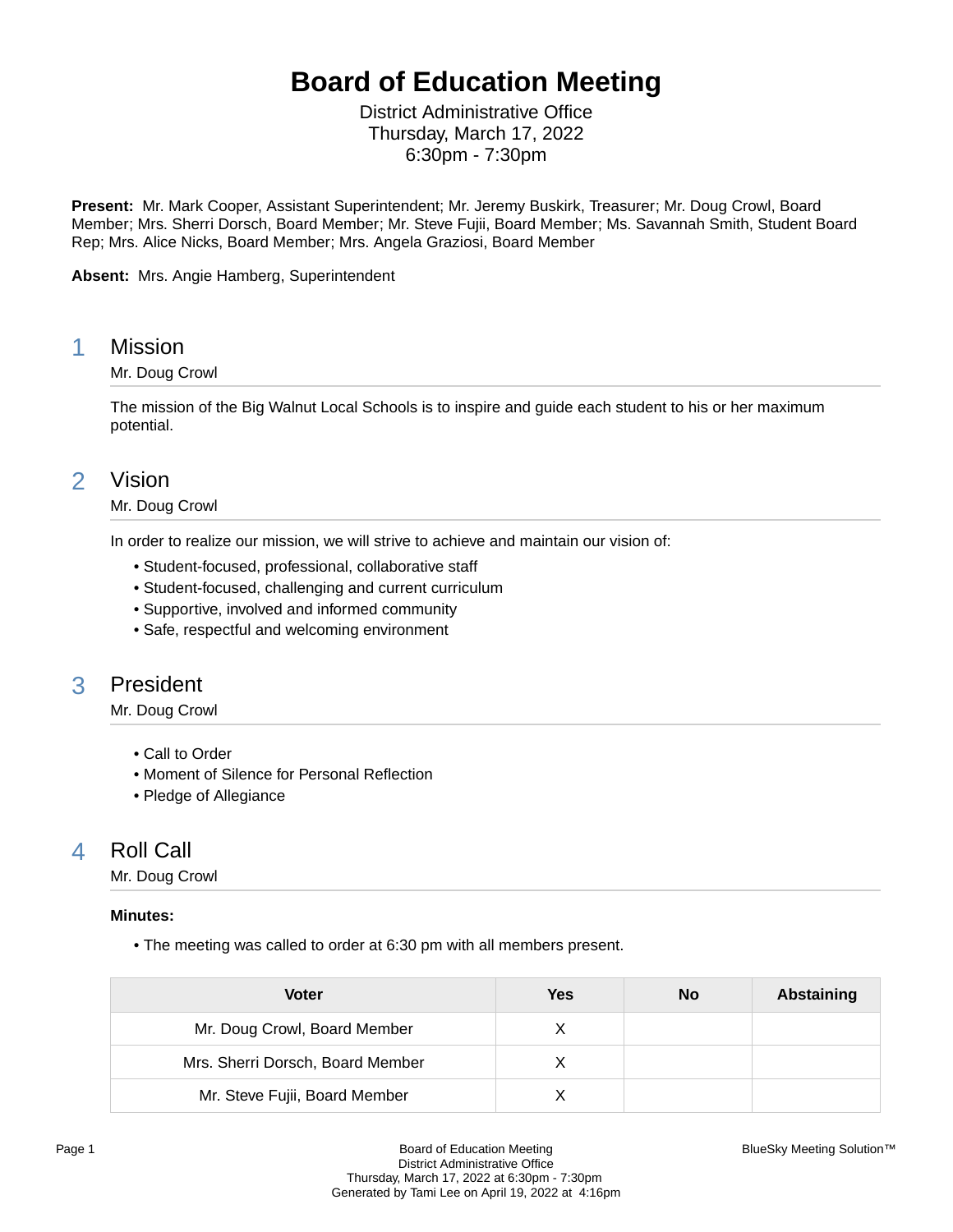| Ms. Savannah Smith, Student Board Rep |  |  |
|---------------------------------------|--|--|
| Mrs. Alice Nicks, Board Member        |  |  |
| Mrs. Angela Graziosi, Board Member    |  |  |

### 5 District Goals

Mr. Doug Crowl

- Improve Academic Achievement
- Promote Whole-Child Development
- Optimize Capital & Human Resources
- Demonstrate Financial Responsibility

### 6 Minutes

Mr. Doug Crowl

### 6.1 .

It is recommended the Board approve the minutes of the February 10, 2022 Board meeting.

#### **Minutes:**

• Mr. Fujii requested to table the vote on the minutes for the February 10th meeting.

#### **Attachments:**

[2102022minutes.pdf](https://bigwalnut.blueskymeeting.com/meeting_groups/274/item_attachments/65474)

### 6.2 22-039

It is recommended the Board approve the minutes of the February 17, 2022 Board meeting.

#### **Minutes:**

• Mrs. Nicks noted that there was an error on the February 17, 2022 minutes item 6.1. Mrs. Graziosi was shown as voting on this meeting and it should be Mrs. Nicks.

• The Board voted to approve as amended.

#### **Result:** Approved

**Motioned:** Mrs. Alice Nicks **Seconded:** Mrs. Angela Graziosi

| Voter                            | Yes | No | Abstaining |
|----------------------------------|-----|----|------------|
| Mr. Doug Crowl, Board Member     |     |    |            |
| Mrs. Sherri Dorsch, Board Member |     |    |            |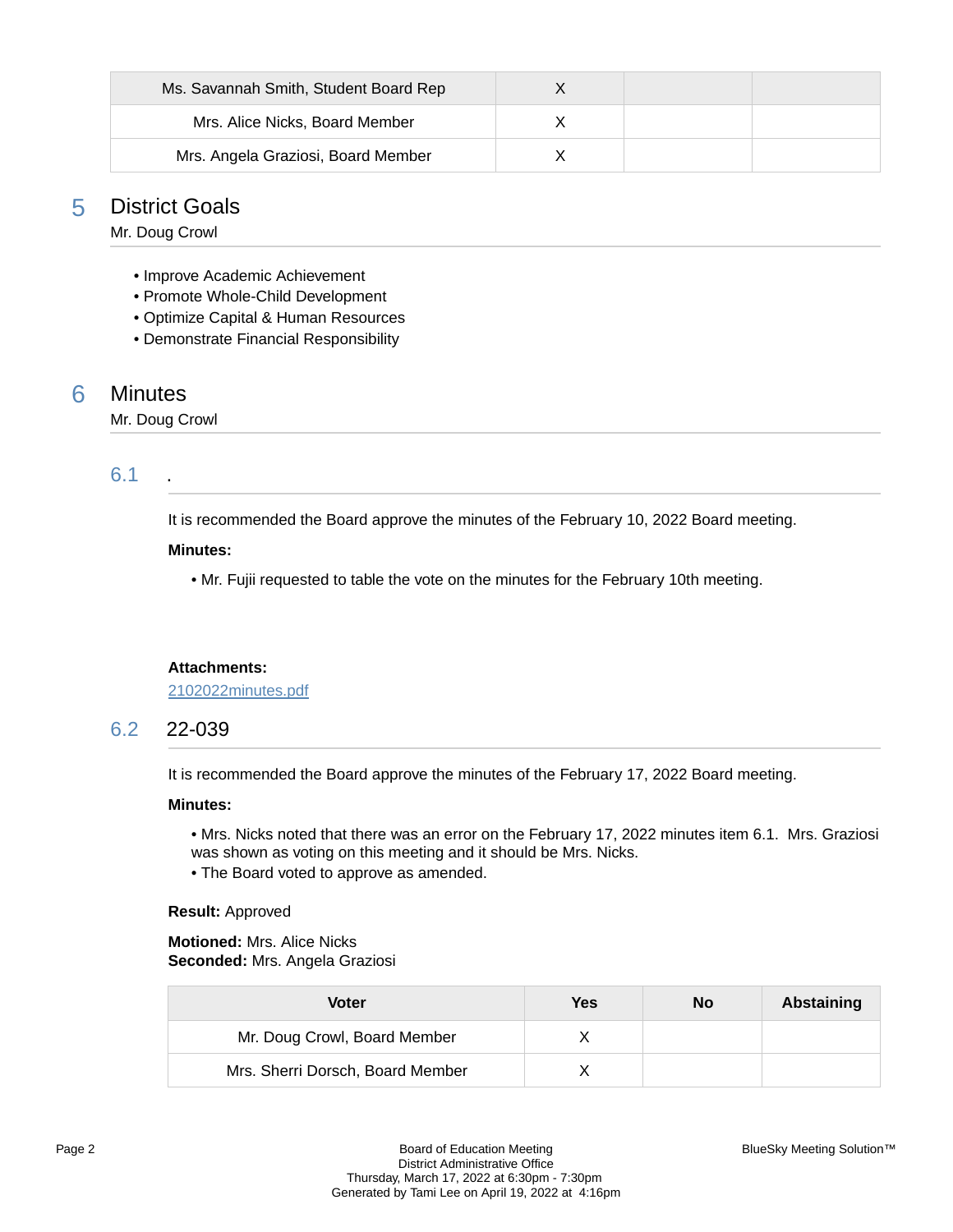| Mr. Steve Fujii, Board Member         |  |  |
|---------------------------------------|--|--|
| Ms. Savannah Smith, Student Board Rep |  |  |
| Mrs. Alice Nicks, Board Member        |  |  |
| Mrs. Angela Graziosi, Board Member    |  |  |

#### **Attachments:**

[2-17-22-minutes.pdf](https://bigwalnut.blueskymeeting.com/meeting_groups/274/item_attachments/66260)

# 7 Recognitions

Mr. Doug Crowl

 $7.1$ 

- Rylan Ranalli, Prarie Run Elementary Student of the Month Mrs. Angela Graziosi
- Landon Barone, General Rosecrans Elementary Student of the Month Mr. Stephen Fujii
- Gloria Giordano, Prairie Run Elementary Art Student of the Month Mrs. Angela Graziosi
- Emily Smith, General Rosecrans Elementary Art Student of the Month Mr. Stephen Fujii
- Young People's Art Exhibition Recognitions- Mrs. Sherri Dorsch
- Youth Art Month Exhibition Recognitions Mrs. Alice Nicks

#### **Attachments:**

Landon Barone is GRE.pdf

8 Superintendent's Report

Mr. Mark Cooper

### 8.1 District Goal: Improve Academic Achievement

- Prairie Run Elementary School Building Presentation Mrs. Kim Castiglione
- CCP Presentation Mrs. Penny Sturtevant
- Curriculum Update Mrs. Annie Clark & Ms. Kate Thoma
- 8.2 District Goals: Promote Whole-Child Development
- 8.3 District Goal: Optimize Capital & Human Resources
	- Construction Update Mr. Doug Swartz

#### **Attachments:**

[20220317\\_boe\\_mtg\\_const\\_update.pdf](https://bigwalnut.blueskymeeting.com/meeting_groups/274/item_attachments/65498)

# 9 Treasurer's Report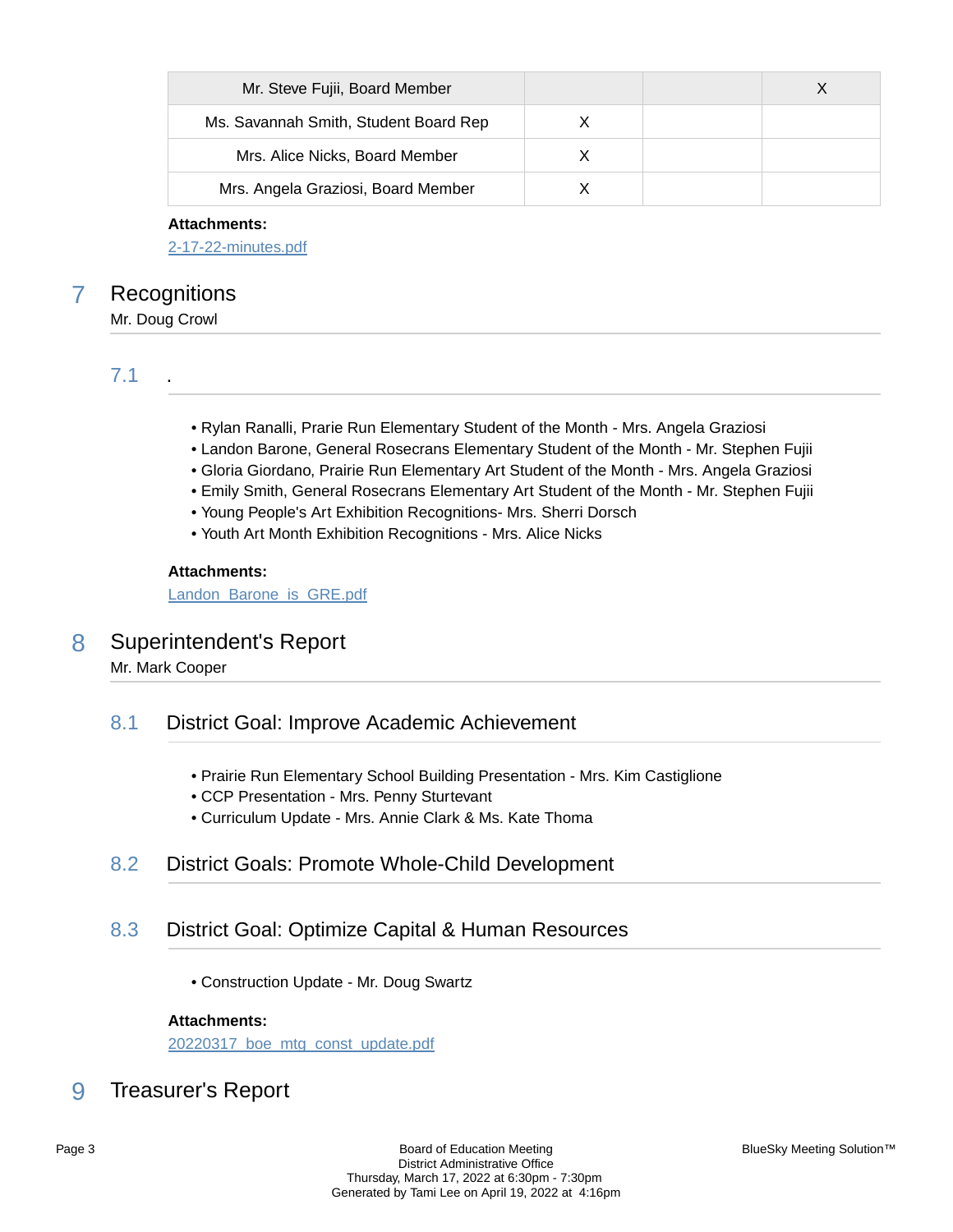### 9.1 District Goal: Demonstrate Financial Responsibility

• Monthly Financial Statement

#### **Attachments:**

[FY22\\_BWLS\\_Financial\\_Report\\_February\\_2022.pdf](https://bigwalnut.blueskymeeting.com/meeting_groups/274/item_attachments/65369)

### 10 Selected Board Policy

Mr. Doug Crowl

# 11 Board Members Items of Interest

Mr. Doug Crowl

• Board Discussion - Policy 0155 Committees

#### **Minutes:**

- 22-040 Mr. Fujii made a motion to reconsider the standing committee for community feedback as was approved during the February 10, 2022 meeting, Mrs. Dorsch seconded
	- Yes 5 No 0

• 22-041 Mr. Fujii motioned to untable item 6.1 and Mr. Crowl seconded.

• Yes - 5 No - 0

• 22-042 Mr. Fuji motioned to approve the February 10, 2022, Regularly scheduled board meeting minutes, Mrs. Dorsch seconded.

• Yes - 5 No - 0

• The Board meeting recording can be found on our District website, which includes the Board Member Items of Interest.

#### **Motioned:** Mr. Steve Fujii **Seconded:** Mrs. Sherri Dorsch

| <b>Voter</b>                          | <b>Yes</b> | <b>No</b> | <b>Abstaining</b> |
|---------------------------------------|------------|-----------|-------------------|
| Mr. Doug Crowl, Board Member          | Х          |           |                   |
| Mrs. Sherri Dorsch, Board Member      | X          |           |                   |
| Mr. Steve Fujii, Board Member         | X          |           |                   |
| Ms. Savannah Smith, Student Board Rep | X          |           |                   |
| Mrs. Alice Nicks, Board Member        | X          |           |                   |
| Mrs. Angela Graziosi, Board Member    | X          |           |                   |

#### **Attachments:**

[3\\_17\\_Meeting.pdf](https://bigwalnut.blueskymeeting.com/meeting_groups/274/item_attachments/65662)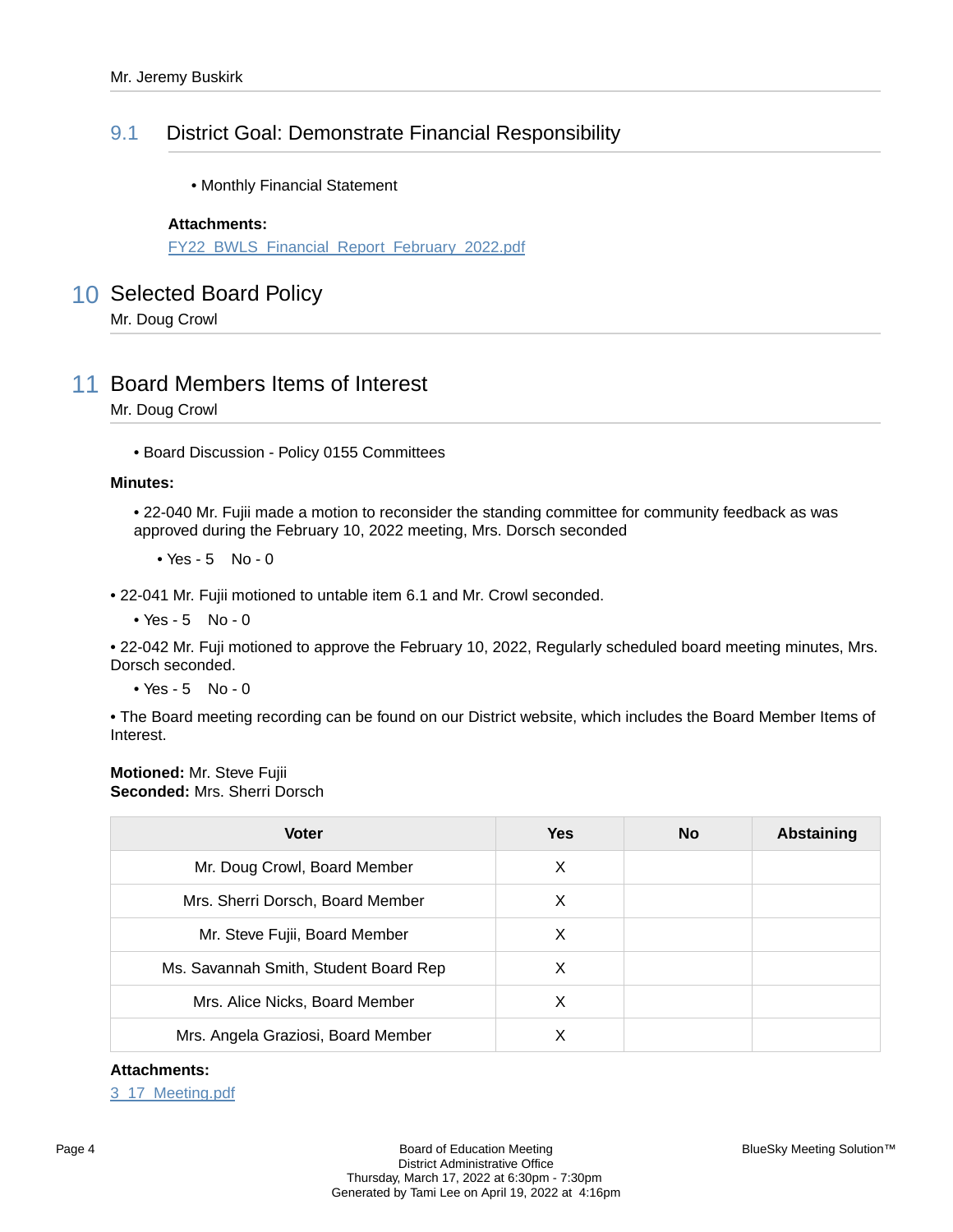# 12 Public Participation

#### Mr. Doug Crowl

This is a meeting of the Board of Education in public for the purpose of conducting the School District's business and is not considered a public community meeting. This is a time for public participation during the meeting as indicated in the agenda. (Please reference criteria for Public Participation, which is attached to the agenda.)

#### **Minutes:**

- The Board took a 5-minute recess at 8:38 pm. 8:46 pm
- 22-043 Mrs. Graziosi motioned to extend the time of public participation, Mrs. Nicks seconded the motion.
	- Yes 4 (Mr. Crowl, Mrs. Nicks, Mrs. Dorsch, Mrs. Graziosi No 1 (Mr. Fujii)

## 13 Business Items

#### 13.1 22-044

Mr. Jeremy Buskirk

It is recommended the Board approve the appropriation modifications for FY22 to be submitted to the County Auditor's Office.

#### **Result:** Approved

**Motioned:** Mr. Steve Fujii **Seconded:** Mrs. Sherri Dorsch

| <b>Voter</b>                          | Yes | <b>No</b> | <b>Abstaining</b> |
|---------------------------------------|-----|-----------|-------------------|
| Mr. Doug Crowl, Board Member          | X   |           |                   |
| Mrs. Sherri Dorsch, Board Member      | X   |           |                   |
| Mr. Steve Fujii, Board Member         | X   |           |                   |
| Ms. Savannah Smith, Student Board Rep | X   |           |                   |
| Mrs. Alice Nicks, Board Member        | X   |           |                   |
| Mrs. Angela Graziosi, Board Member    |     |           |                   |

#### **Attachments:**

[Amended\\_Approp\\_FY2022-20220317.pdf](https://bigwalnut.blueskymeeting.com/meeting_groups/274/item_attachments/65368)

### 13.2 22-045

Mr. Jeremy Buskirk

It is recommended the Board approve the 2023 Master Service Agreement between META and Big Walnut Local School District.

#### **Result:** Approved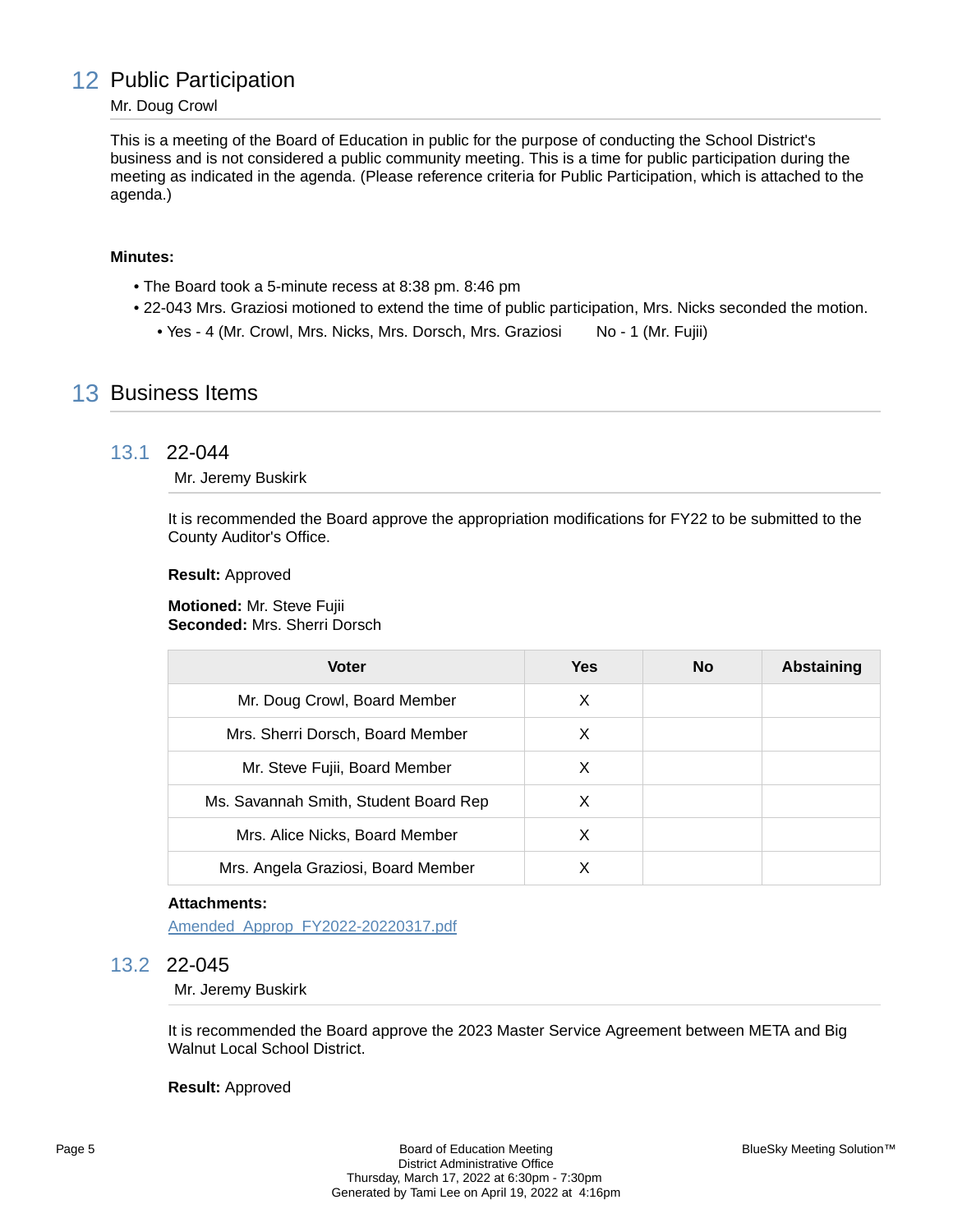#### **Motioned:** Mr. Steve Fujii **Seconded:** Mrs. Sherri Dorsch

| <b>Voter</b>                          | <b>Yes</b> | <b>No</b> | Abstaining |
|---------------------------------------|------------|-----------|------------|
| Mr. Doug Crowl, Board Member          | X          |           |            |
| Mrs. Sherri Dorsch, Board Member      | X          |           |            |
| Mr. Steve Fujii, Board Member         | X          |           |            |
| Ms. Savannah Smith, Student Board Rep | X          |           |            |
| Mrs. Alice Nicks, Board Member        | X          |           |            |
| Mrs. Angela Graziosi, Board Member    | Χ          |           |            |

#### **Attachments:**

META Constitution Bylaws 5 .pdf [Big\\_Walnut\\_Schedule\\_I\\_FY23.pdf](https://bigwalnut.blueskymeeting.com/meeting_groups/274/item_attachments/65262) [Big\\_Walnut\\_MSA\\_FY23.pdf](https://bigwalnut.blueskymeeting.com/meeting_groups/274/item_attachments/65263) [Big\\_Walnut\\_FY23\\_Schedule\\_II.pdf](https://bigwalnut.blueskymeeting.com/meeting_groups/274/item_attachments/65264)

### 13.3 22-046

Mr. Mark Cooper

It is recommended the Board approve the following extended field trip:

• BWHS Band and Choir, Universal Orlando Resort, November 26 - December 1, 2022

#### **Result:** Approved

**Motioned:** Mrs. Sherri Dorsch **Seconded:** Mr. Steve Fujii

| <b>Voter</b>                          | Yes | No | <b>Abstaining</b> |
|---------------------------------------|-----|----|-------------------|
| Mr. Doug Crowl, Board Member          | X   |    |                   |
| Mrs. Sherri Dorsch, Board Member      | X   |    |                   |
| Mr. Steve Fujii, Board Member         | X   |    |                   |
| Ms. Savannah Smith, Student Board Rep | X   |    |                   |
| Mrs. Alice Nicks, Board Member        | X   |    |                   |
| Mrs. Angela Graziosi, Board Member    |     |    |                   |

#### **Attachments:**

[DOC342.pdf](https://bigwalnut.blueskymeeting.com/meeting_groups/274/item_attachments/65265)

### 13.4 22-047 Donations

Mr. Doug Crowl

It is recommended the Board approve the following donations:

• \$744.28 donated to BWHS, donated by BW Academic Boosters (BWHS Principals Fund # 018-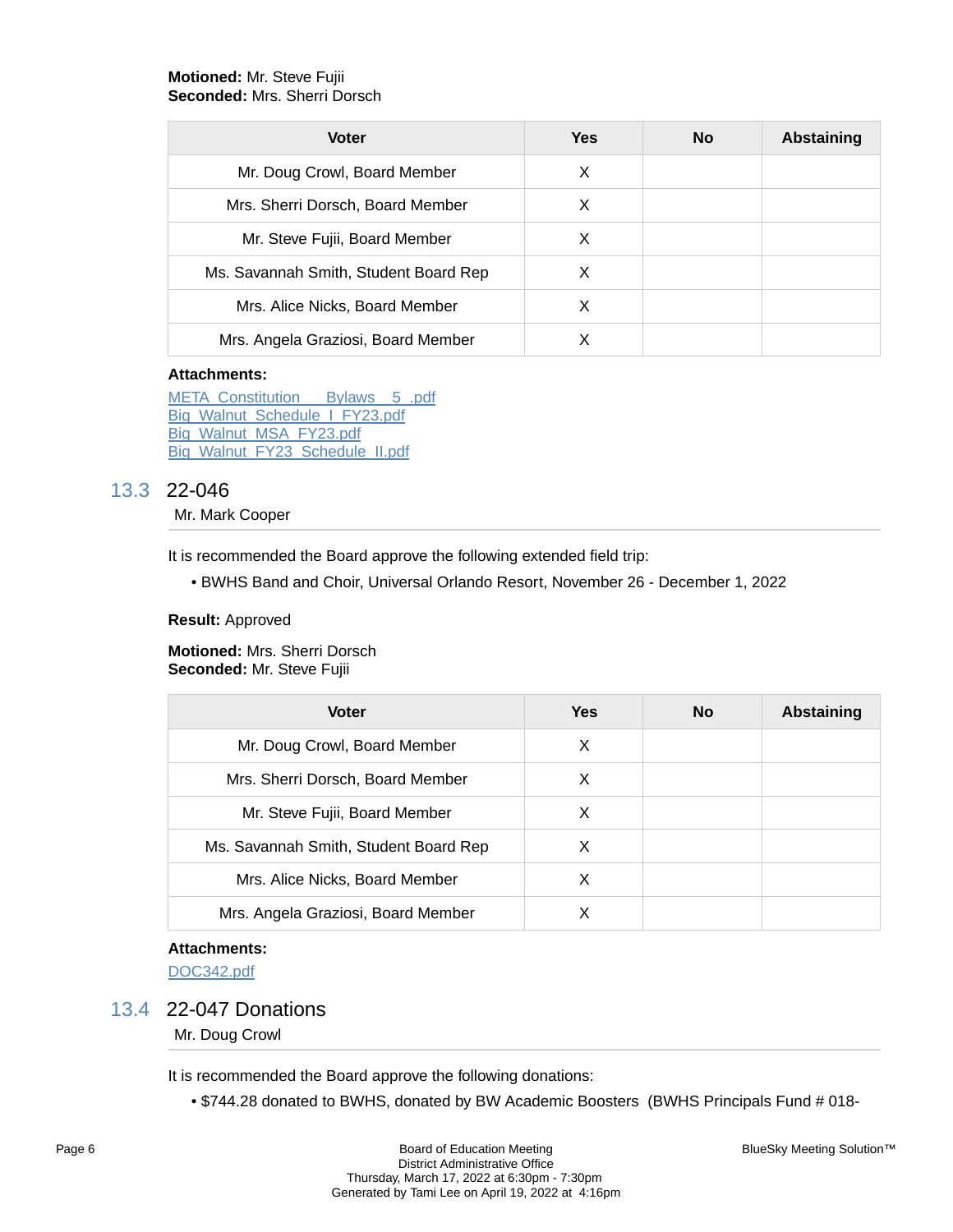9001

• \$794.12 donated to BWHS Best Buddies, an anonymous donor (BWHS Best Buddies fund # 200- 9901

#### **Result:** Approved

#### **Motioned:** Mrs. Alice Nicks **Seconded:** Mr. Steve Fujii

| <b>Voter</b>                          | <b>Yes</b> | No | <b>Abstaining</b> |
|---------------------------------------|------------|----|-------------------|
| Mr. Doug Crowl, Board Member          | X          |    |                   |
| Mrs. Sherri Dorsch, Board Member      | X          |    |                   |
| Mr. Steve Fujii, Board Member         | X          |    |                   |
| Ms. Savannah Smith, Student Board Rep | х          |    |                   |
| Mrs. Alice Nicks, Board Member        | х          |    |                   |
| Mrs. Angela Graziosi, Board Member    | Х          |    |                   |

#### **Attachments:**

[DOC343.pdf](https://bigwalnut.blueskymeeting.com/meeting_groups/274/item_attachments/65291)

### 14 Human Resources

Mr. Mark Cooper

• Human Resources Report

### 14.1 22-048

It is recommended the Board approve the following revision:

• Revision in the co-curricular contract for Kyle Krygielski, stage manager, BWHS, from .5 to .33

#### **Minutes:**

• Mr. Fujii motioned for consent agenda on items 14.1 through 14.4 inclusive, Mrs. Dorsch Seconded the motion.

#### **Result:** Approved

### 14.2 .

It is recommended the Board approve the following resignations:

- Jennifer Ranalli, BWHS intervention specialist, effective February 28, 2022
- Chad Woodard, BWHS 1st shift custodian, effective March 4, 2022
- Tim Smith, BWHS 2nd shift custodian, effective March 4, 2022
- Katy Gantz, PRE 2nd grade teacher, effective at the end of the 2021/2022 school year
- Greg Morris, bus driver, effective March 1, 2022 (due to retirement)

• Matt Wallschlaeger, BWHS science teacher, effective at the end of the 2021/2022 school year (due to retirement)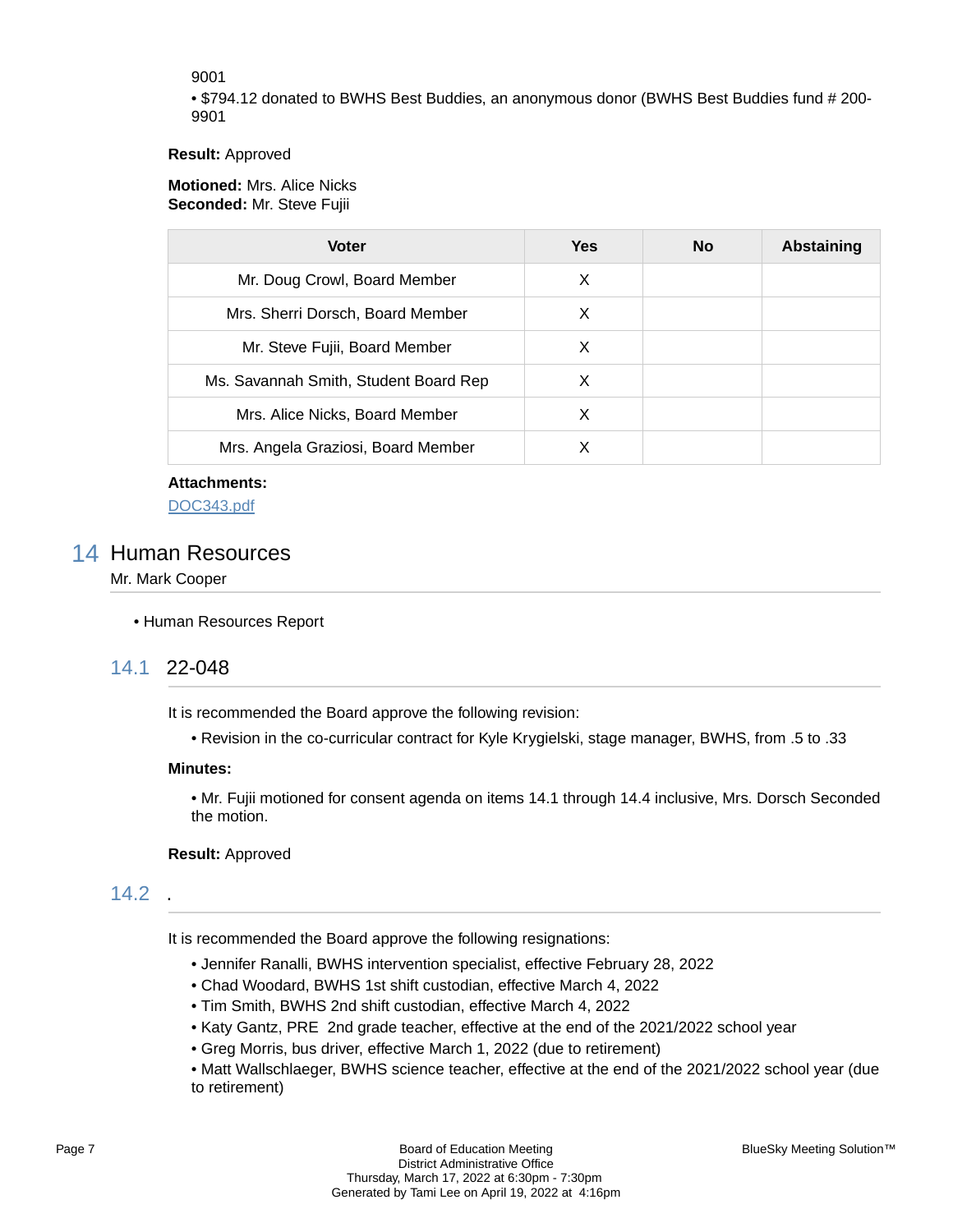• Lori Yankie, bus driver, effective the end of the day June 30, 2022 (due to retirement)

•

#### **Minutes:**

• consent in item 14.1 motion 22-048

#### **Result:** Approved

### 14.3 .

It is recommended the Board approve the following athletic supplemental, pending receipt of background checks and all necessary documentation:

- Connor Clark, BWMS Track Assistant Coach, group 4 step 0
- Lindsey Pellington, Assistant Coach Track (Girls), BWHS, group 4 step 0, .5 contract
- Mia Smith, Assistant Coach Track (Boys), BWHS, group 4 step 0, .5 contract
- Ethan Benjamin, Volunteer Coach Baseball, BWHS

#### **Minutes:**

• consent in item 14.1 motion 22-048

#### **Result:** Approved

### 14.4 .

It is recommended the Board approve a leave of absence for the 2022/2023 school year for Jordan Blosser, SOU grade 2.

#### **Minutes:**

• consent in item 14.1 motion 22-048

# 15 Scheduling of Next Board Meeting

#### Mr. Doug Crowl

Regularly Scheduled Meetings: April 21, 2022 6:30 pm District Administrative Office Streaming will be made available on the District website.

# 16 Executive Session

Mr. Doug Crowl

### 16.1 22-049

It is recommended the Board enter Executive Session to confer with an attorney concerning disputes involving the Board that are the subject of pending or imminent court action, to prepare for negotiations or bargaining sessions with public employees concerning their compensation or other terms and conditions of their employment, and to consider the employment of a public employee or official.